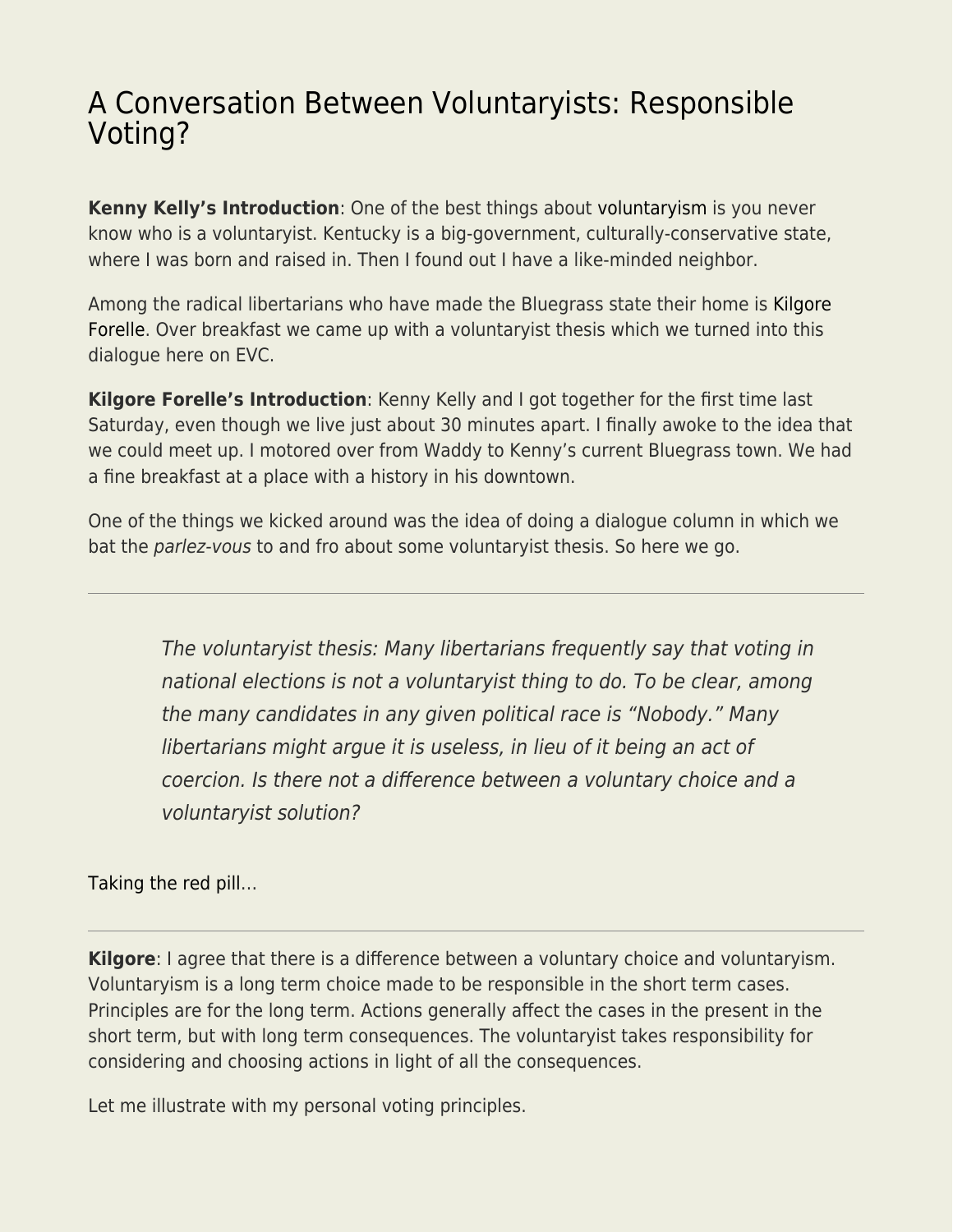- 1. I will not vote … as a duty owed to any state or other collective.
- 2. If I do vote it will be either
	- a. with respect to loyalty for family and friends, I may vote for someone like Gary Johnson, who does no particular damage to my principles, and whose quest is oxymoronic, or
	- b. for people I know personally, so I can grab them by the lapels, when I see them in town, to learn why things are not going better.
	- c. I never vote for a candidate because he or she is a member of a party

**Kenny:** Fellow EVC writer, Kilgore Forelle, wrote a thoughtful piece explaining why, as a voluntaryist, he votes in political elections. He argues the "voluntaryist takes responsibility for considering and choosing actions in light of all the consequences."

By voting, a libertarian is wanting to reduce or abolish the government. In the case of the voluntaryist, he is wanting to abolish it, whether or not he goes down the reduction path. The point is to compromise time, not compromise principles.

Kilgore illustrates "I may vote for someone… who does no particular damage to my principles [or] for people I know personally, so I can grab them by the lapels… to learn why things are not going better."

This is, by no means, a call for voluntaryists to vote for politicians. But a call to understand why they make these decisions and to hold them accountable when they vote for someone who grows government.

It should be noted, many voluntaryists first got involved in libertarianism through the works of [Dr. Ron Paul](https://www.lewrockwell.com/author/ron-paul/), a Republican congressman and twice a Republican presidential candidate and once a Libertarian presidential nominee. Dr. Paul would refer to voluntaryism and allude to the deeds of nineteenth-century anarchist Lysander Spooner during his [farewell](http://www.campaignforliberty.org/national-blog/transcript-of-farewell-address/) [address](http://www.campaignforliberty.org/national-blog/transcript-of-farewell-address/) in front of Congress in 2012.

Since then, many influential members of society have come out as anarchists. From former judge and judicial analyst Andrew Napolitano to the eccentric millionaire and software pioneer [John McAfee;](https://www.youtube.com/watch?v=i3_fr2p7054) from actor [Woody Harrelson](https://web.archive.org/web/20170121001528/http://www.thedailybeast.com:80/articles/2016/09/16/woody-harrelson-is-ready-for-a-revolution-i-don-t-really-believe-in-government.html) to entertainer [Penn Jillette;](https://www.youtube.com/watch?v=CsXxUKjklt8) anarchists are coming out of their political closets. And some are [running](http://darrylwperry.com/bio/) for public office, to reduce and abolish much of the government as they can.

It would not be prudent to alienate them, but to understand them, praise their actions when the government is reduced, and to criticize their actions when the government grows.

**Kilgore**: Kenny, I love your line, "The point is to compromise time, not compromise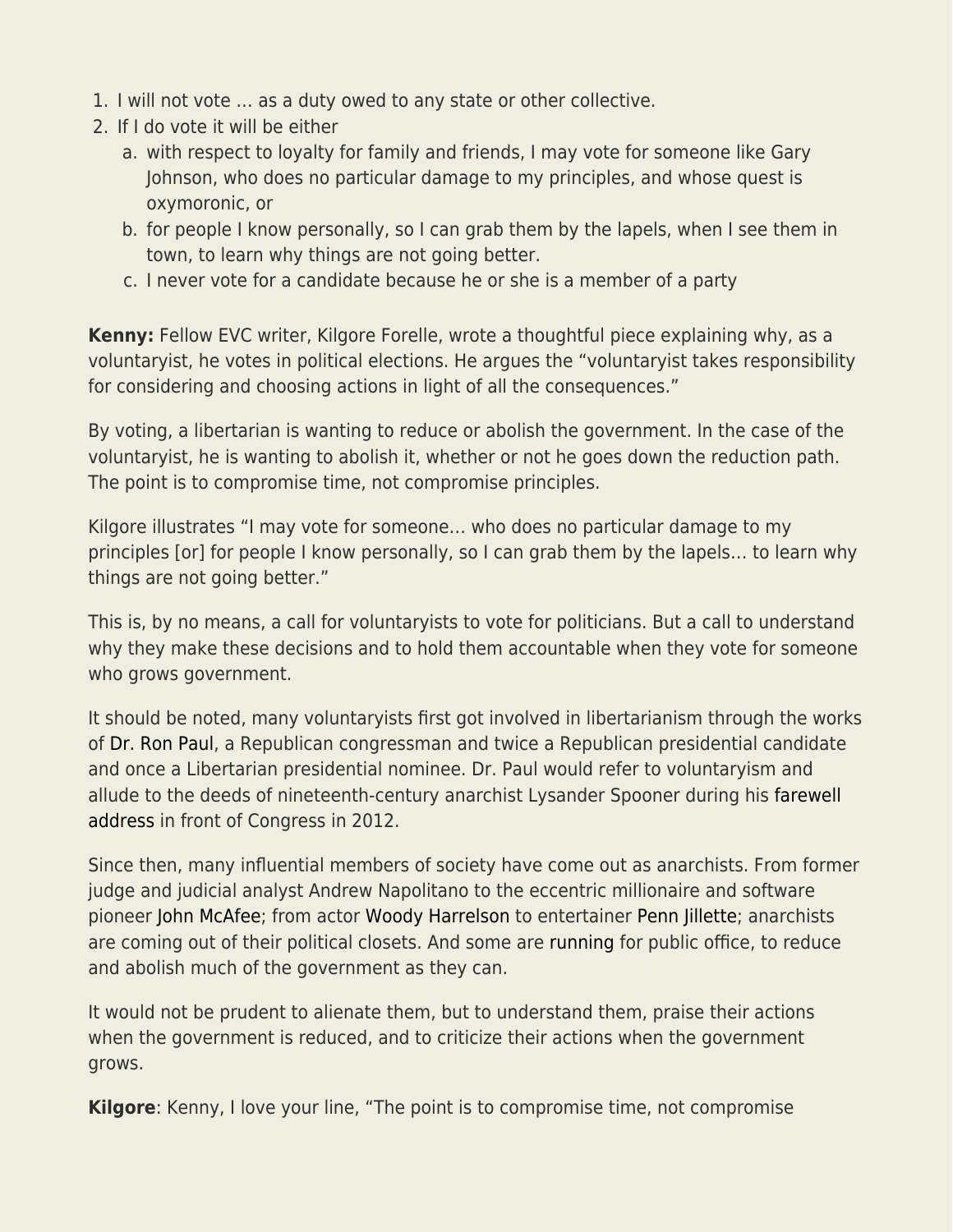principles." I'll tell you why right after a chance for a do-over. Kenny wrote above, "Kilgore [is] … explaining why, as a voluntaryist, he votes in political elections." I was also explaining why I mainly do not vote in elections. In general, according to my voluntaryist principles, I find that the least damaging option is to not vote, in a particular race. I will not, with my vote, approve the system or block an evil with a lesser evil. My voluntaryist principles, for instance, told me I could never vote for either Trump or Clinton.

Now, why do I like the idea of compromising time? Kenny paints a beautiful picture which shows that a short term compromise can be a choice that is hopeful about the future. This would be unlike many compromises which are actually retreats. For example, I revile the NRA (National Rifle Association) type of compromise, in which we ratchet away from the pure essence of the Second Amendment. The NRA gives up ground in every encounter in hopes of keeping a piece of the original ground, and a piece of the very lucrative pie worse, they are doing this with the money and proxy of some of, but only an immediate gratification tending part of, affected citizens. They claim to have the same interests as citizens, yet they gamble, poorly, with Constitutional guarantees that belong to someone else. Their compromises are with the principles. They cannot be compromising with time because the ratchet effect takes them farther and farther from the proper goal — a situation in which there are NO "infringements" on the right in question. The NRA defends the slippery slope, where retreat is recognized as strategy.

Kenny refers, I feel, instead to compromising time in order to let our principles grow. Nothing permanent, and hardy, was made in a day. If we have motives concerning improvement, it cannot be an error to accept a step, an increment of better, to keep the momentum going toward the objective. Whereas we started, in the case of the Second Amendment with the freedom to defend ourselves (the goal), we cannot approach the goal again without retreating from it. The NRA is ransoming our guarantee by turning it into their cash cow. In another example, the Russian retreat from Moscow, against Napoleon in 1812, did achieve the subsequent retreat of Napoleon, but at the cost of the burning of Moscow.

Fight your battles, but win your endeavors.

**Kenny**: Exactly. I would point out that in mainstream politics, the false dichotomies are manufactured to manipulate the people. They do it with guns, drugs, immigration, abortion, taxes, and marriage, as well. They want people to fight within these artificial industries as to prevent free market solutions.

**Kilgore**: Distraction is the nuclear weapon of the oligarchs, whom I often refer to as the manipulators. But distraction is also fraud when it is used to boggle our longer term vision. As you suggest, Kenny, the natural and free marketplace is where the solution resides. We don't need central planning, we need incentives to behave in a simple and natural way.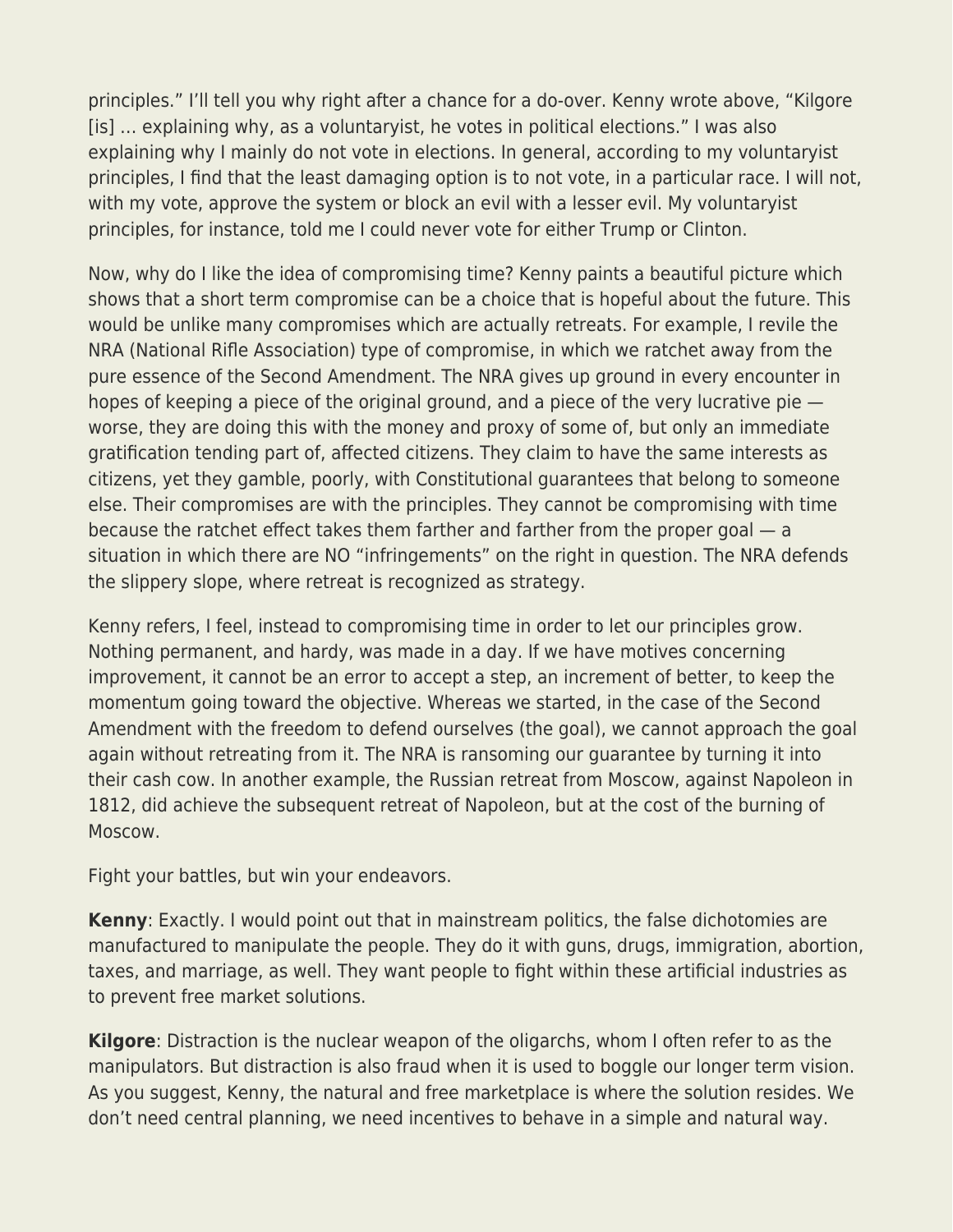For instance, if we want a true freedom from infringement, we don't need hired thugs to coerce the coercers. We just need to embrace the freedoms we want. No state is powerful enough to shut down exchange. How did Neo, Morpheus, and Trinity, in The Matrix, understand, at some level, that defeating the Matrix involved the maintenance of exchange and interaction, despite the Matrix. The Matrix was masking isolation with artificial comfort. To escape, the protagonists had to preserve the longer term options by operating across the matrix structure.

It can be done easily by the voluntaryist. Stay in touch, exchange, communicate. If many of us reject the state's faux life support (actually life taking), there is some level of voluntaryism that will collapse the state.

Why not just have our guns, our markets, our property, and our freedom. The state may have some short term pushback, but in the long run, it cannot manage its own micromanagement schemes.

**Kenny**: So true. The government, or the manipulator, relies on the majority being complacent. The minority who prefer natural freedom go the way of voluntaryists and [agorists.](http://agorism.info/) Agorists actively compete against the state much in the same fashion as the protagonists in the movie, The Matrix. By showing people there is another way, an alternative, they could be persuaded to unplug themselves from the system. The more and more [examples](http://freekeene.com/about/bloggers/) of peaceful, voluntary exchange there are, the more power and influence the government loses.

**Kilgore's Conclusion**: How refreshing it was to have a real time exchange with an intelligent guy who is as well-versed in voluntaryist matters as Kenny.

Here's what I take from this exchange:

- I would vote for Kenny, even if he showed the unexpected desire to seek public office.
- Voting (or not voting) is only a small part of being a voluntaryist.
- Those of us who claim to be principled voluntaryists do well to revisit those principles every day, not just during political seasons.
- Our apolitical actions speak as loudly as our political actions toward long term thinking.
- Hazlitt's Economics in One Lesson, that we should consider actions to have both short and long term outcomes and that there are many types of effects for different individuals and groups, applies not just to economics, but to the full range of human actions.
- Voluntaryism is a 24/7/365 undertaking.
- We need to be aware that the established order wants us to think only of the short term and only with our narrowest interests at heart.